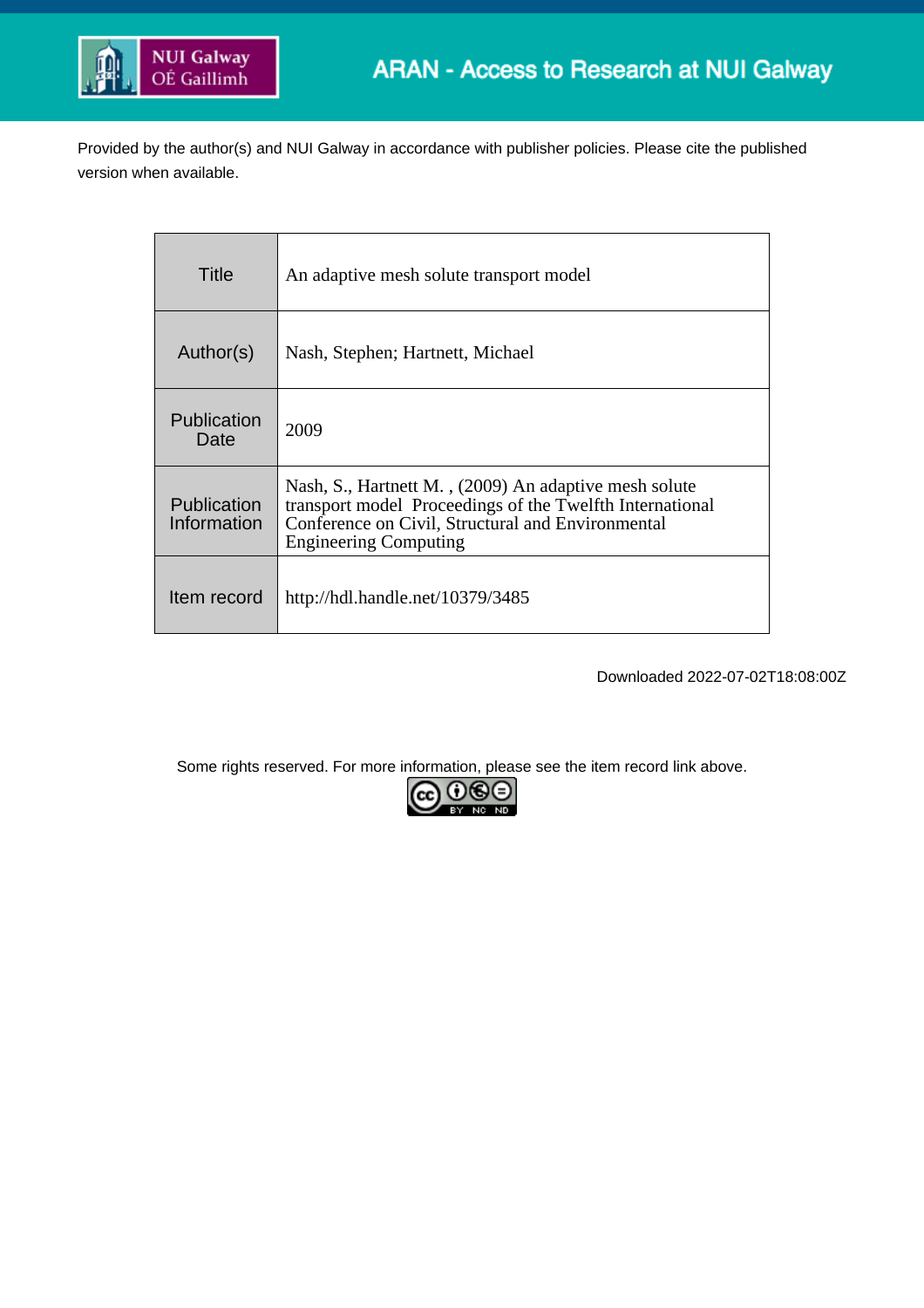#### [An Adaptive Mesh Solute Transport Model,](http://www.ctresources.info/ccp/paper.html?id=5541)

### S. Nash and M. Hartnett

#### Cite as:

**Nash S** and Hartnett M (2009) An adaptive mesh solute transport model. In: Topping BHV, Costa-Neves LF and Barros RC (eds.), *Proceedings of the Twelfth International Conference on Civil, Structural and Environmental Engineering Computing*, Civil-Comp Press, Stirlingshire, UK, paper 252. doi:10.4203/ccp.91.252

### **Abstract**

An adaptive mesh solute transport model is presented. The adaptive mesh scheme is implemented in a one-way multiply nested version of the hydrobiological model DIVAST (Depth Integrated Velocity and Solute Transport). The scheme allows the inner meshes of finer resolution to follow physical features such as solute plumes, thereby minimising the fine resolution coverage and thus the computational cost. If a physical feature moves during the course of a simulation, the fine resolution meshes move with it. Mesh movement can be either specified or automatic. The model was tested using a model of Galway Bay to simulate the discharge of a conservative tracer from a wastewater treatment plant. Results show that the model is capable of predicting solute transport to a high degree of accuracy and that adaptive meshing provides an efficient alternative to the classical zoom nesting techniques.

**Keywords:** adaptive mesh, one-way nested model, solute transport, DIVAST

## **1 Introduction**

One of the main aims of the hydrobiological modeller is the optimisation of computational cost. This is particularly important as numerical models become increasingly complex, simulating an increasing number of physical, chemical and biological parameters, and thus requiring greater computational effort. Methods of reducing computational cost while maintaining model accuracy are therefore highly valued.

Horizontal resolution is one of the main determinants of the computational cost of a modelling project; higher resolution gives greater accuracy at a higher computational cost, lower resolution gives less accuracy but at a substantially lower computational cost. The trade-off between horizontal resolution, accuracy and computational effort is one of the great dilemmas of the numerical modeller.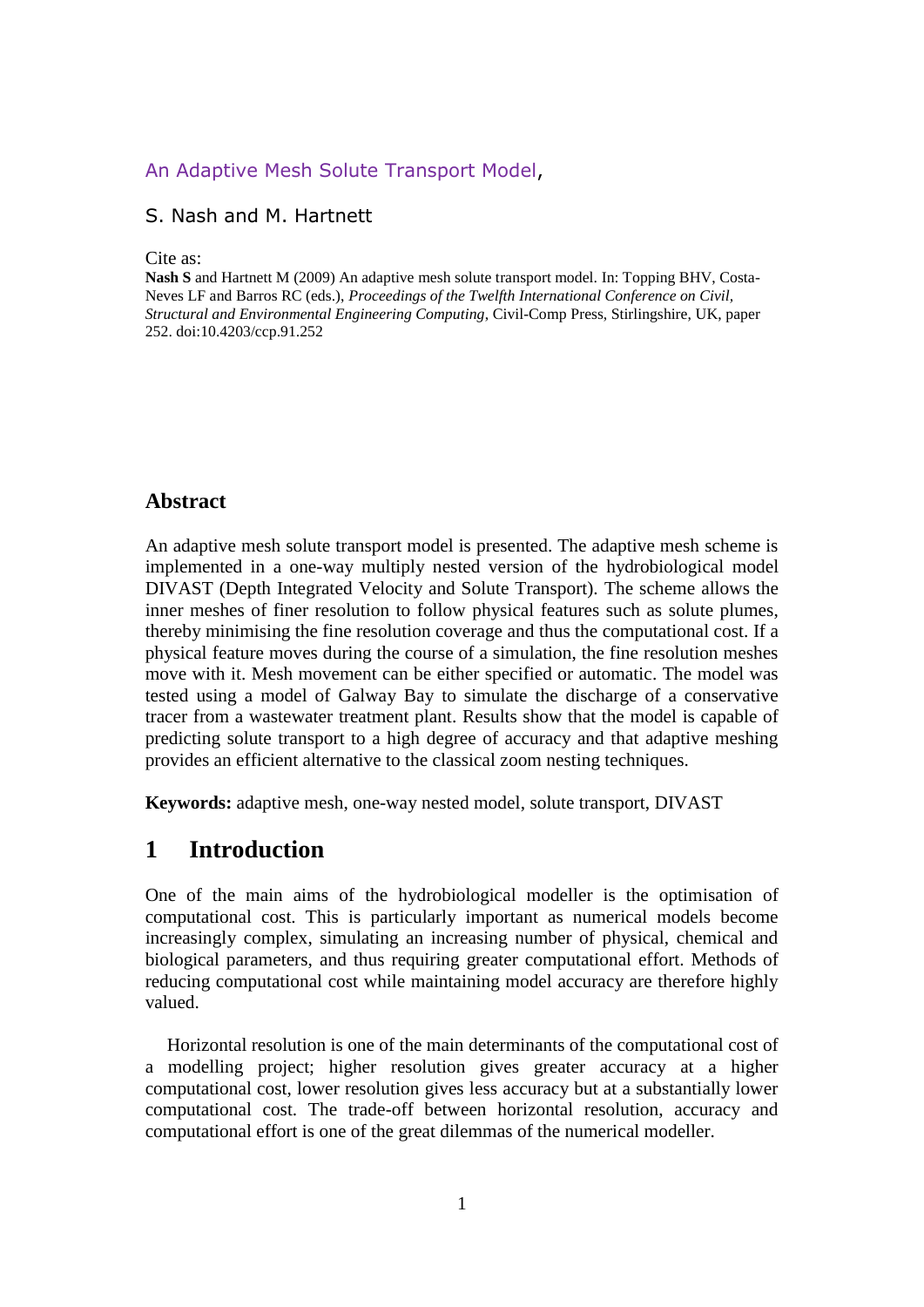Classical zoom nesting techniques (see Spall and Holland [1], Fox and Maskell [2], Barth, et al. [3]) can significantly reduce the computational effort required to model a specific phenomena. An inherent problem with static structured grids used in many hydrobiological models is that the computational cost is not optimal. Open boundary requirements usually mean that the area(s) of interest often comprise only a small percentage of the structured grid domain. In order to resolve detailed features within the fixed grid geometry it is necessary to increase the resolution across the whole domain, thereby significantly increasing computational effort. Nested grids provide high resolutions only in the areas of interest, thus significantly reducing the computational cost; however, the locations where high resolution is provided are dependent on the modeller's experience and perception. Further, like the regular grid, the grid structure remains unchanged during the simulation and it remains difficult to resolve features within the fixed grid geometry. In the current approach an adaptive mesh model has been developed allowing nested, fine-grid meshes to be generated throughout the parent coarse model domain. This type of model allows grid structure to change during the simulation making it easier to resolve features within the area of interest as the grid geometry is no longer fixed. This capability can lead to further significant reductions in computational cost compared to the classical zoom nested model.

The Authors have developed an adaptive mesh, multiply nested model capable of simulating hydrodynamics and solute transport. It is based on the hydrobiological model DIVAST (Depth Integrated Velocity and Solute Transport), a depth integrated, time-variant model capable of simulating two-dimensional distributions of currents, water surface elevations and water quality constituents (see Falconer, et al. [4]). The model is of the one-way nested variety and provides two methods of facilitating dynamically moving nests during the model simulation: user-specified and automatic. The paper gives details of the nesting procedure and the implementation of the adaptive mesh scheme. The performance of the model was tested using a model of Galway Bay, a large bay on the west coast of Ireland. The discharge of a conservative tracer from the wastewater treatment plant at Mutton Island was simulated and the results of the nested model were compared with those from coarse and fine resolution models of the Bay. The adaptive mesh model was found to accurately predict the solute transport and gave significant cost savings over the traditional static grid models. A selection of model results are presented and discussed.

# **2 Model Details**

### **2.1 Governing Equations**

The governing differential equations used by the model to determine the water surface elevation and depth-integrated velocity fields in a horizontal plane are based on integrating the three-dimensional Navier-Stokes equations over the water depth. This results in a two-dimensional model which resolves variables in two mutually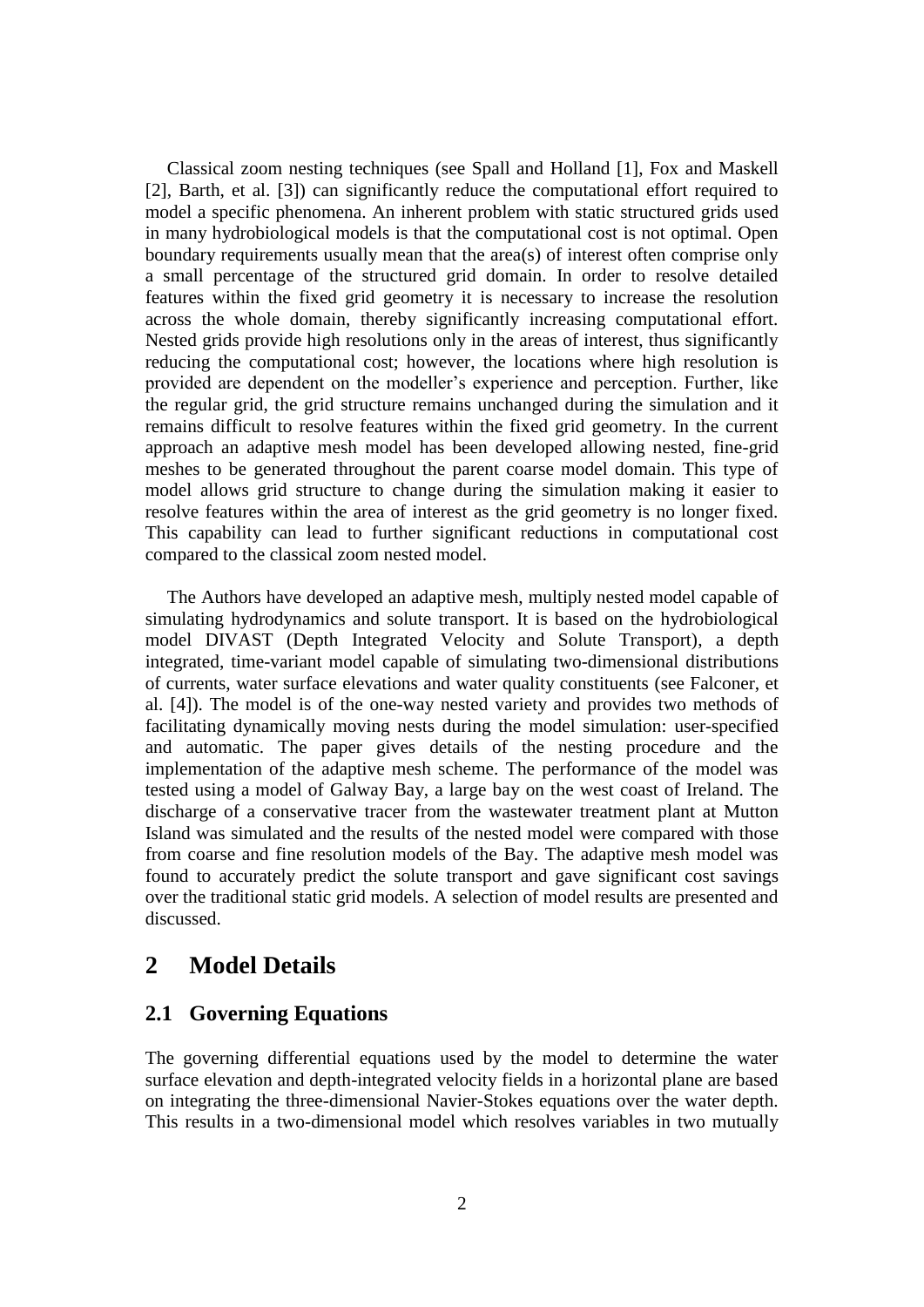perpendicular horizontal directions (*x* and *y*). The depth-integrated continuity and xdirection momentum equations can be shown to be given by equations (1) and (2) respectively [4]:

$$
\frac{\partial \zeta}{\partial t} + \frac{\partial q_x}{\partial x} + \frac{\partial q_y}{\partial y} = 0
$$
\n(1)

$$
\frac{\partial q_{x}}{\partial t} + \beta \left[ \frac{\partial U q_{x}}{\partial x} + \frac{\partial V q_{y}}{\partial y} \right] =
$$
\n
$$
fq_{y} - gH \frac{\partial \zeta}{\partial x} + \frac{\tau_{xw}}{\rho} + \frac{\tau_{xb}}{\rho} + 2 \frac{\partial}{\partial x} \left[ \varepsilon H \frac{\partial U}{\partial x} \right] + \frac{\partial}{\partial y} \left[ \varepsilon H \left[ \frac{\partial U}{\partial y} + \frac{\partial V}{\partial x} \right] \right]
$$
\n(2)

where,  $\zeta$  = water surface elevation above mean water level  $t = time$  $q_x$ ,  $q_y$  = depth-integrated velocity flux components in the *x*,*y* directions  $\beta$  = momentum correction factor U,  $V =$  depth-integrated velocity components in the *x*,*y* directions  $f =$ Coriolis parameter  $g =$  gravitational acceleration  $H =$  total depth of water column  $\tau_{xw}$  = surface wind shear stress components in the *x* direction  $\tau_{xb}$  = bed shear stress component in the *x* direction  $\rho$  = fluid density  $\epsilon$  = depth averaged turbulent eddy viscosity

Solute transport processes are incorporated into the model using the 2D, depthintegrated advective-diffusion equation [4]:

$$
\frac{\partial H\phi}{\partial t} + \left[ \frac{\partial HU\phi}{\partial x} + \frac{\partial HV\phi}{\partial y} \right] - \frac{\partial}{\partial x} \left[ HD_{xx} \frac{\partial \phi}{\partial x} + HD_{xy} \frac{\partial \phi}{\partial y} \right] - \frac{\partial}{\partial y} \left[ HD_{yx} \frac{\partial \phi}{\partial x} + HD_{yy} \frac{\partial \phi}{\partial y} \right] - H[S_0 + S_d + S_k] = 0
$$
\n(3)

where,  $\phi$  = solute concentration  $[D_{xx}, D_{xy}, =$  depth-integrated dispersion-diffusion coefficients in the  $D_{yx}$ ,  $D_{yy}$ ] horizontal planes  $S_0$  = source or sink input  $S_d$  = first order decay rate or growth rate of the solute  $S_k$  = total kinetic transportation rate

The finite difference scheme used in the model is based upon the Alternating Direction Implicit (ADI) technique which involves the sub-division of each timestep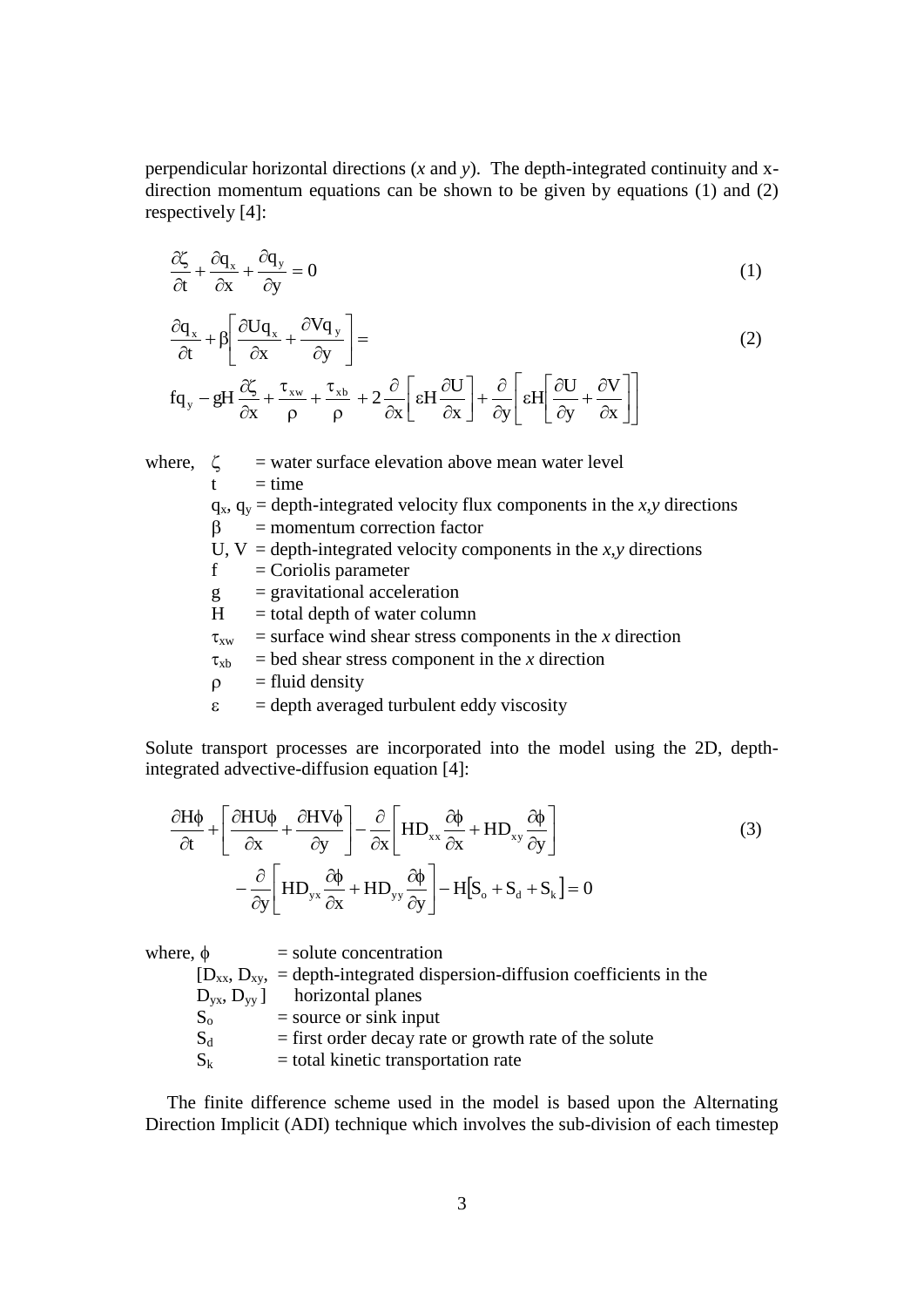into two half-timesteps. A space-staggered orthogonal grid system is used where water elevation and solute concentration are specified at the centre of the grid cell and velocity components, *U* and *V*, specified at the centre of the cell sides. Water depths are also specified at the centre of the cell sides.

# **3 Adaptive Mesh Nested Model**

The adaptive mesh model is a one-way nested model. In a one-way nest, the fine grid boundary conditions are interpolated from the coarser grid. This is the only information exchange (from coarse to fine) and interaction between grids is therefore only one-way. In a two-way nested model the fine grid solution replaces the coarse grid solution at each timestep giving two-way interaction. Two-way nested models are necessarily more complex and computationally expensive and a one-way nesting approach was deemed best for this research.

### **3.1 The Nested Model**

The nested model allows finer spatial resolution to be focused over a region of interest by introducing an additional grid (or grids) into the simulation. A simulation therefore involves one outer grid which contains one or more inner nested grids. Each nested region is entirely contained within a single coarser grid, referred to as the *parent* grid. The finer, nested grids are referred to as *child* grids. The nested grids are rectangular and are aligned with the parent grid within which they are nested. The open boundary conditions for each child grid are obtained from its parent. The nested grids allow any integer spatial (*Δxcoarse/Δxfine*) and temporal refinements of the parent grid (the spatial and temporal refinements are usually, but not necessarily the same).

The model allows multiple levels of nesting, in which case children are also parents. The fine grids may be telescoped to any depth (i.e., a parent grid may contain one or more child grids, each of which in turn may successively contain one or more child grids) and several fine grids may share the same parent at the same level of nesting. Figure 1 shows an example of the grid structure for a multiply nested model. The nested model is effectively a number of models running concurrently where each model operates on the set of grids at a particular level of nesting. The adaptive meshing scheme means that any valid fine grid may either be a static domain or a moving nest. Overlapping nested grids, where a coarse grid point is contained in more than a single child grid (i.e. both of which are at the same nest level as the parent), are not permitted for solute transport simulations; however, they *are* permitted when hydrodynamics alone are simulated. In addition, no grid can have more than a single parent, i.e. no child grid can cross its parent's open boundaries.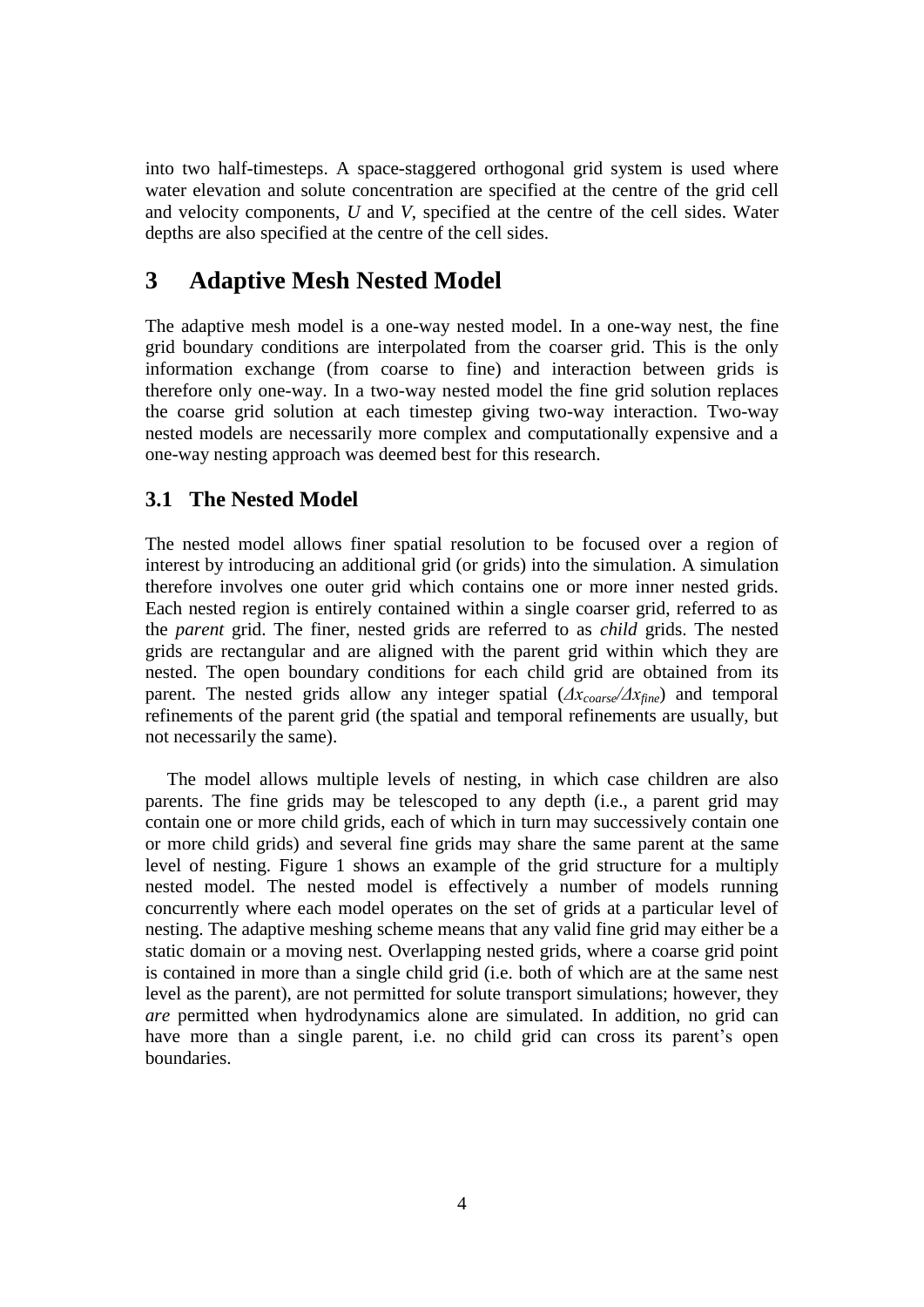

Figure 1: Nested model grid structure for multiple nesting.

## **3.2 Model Grids**

DIVAST uses a space-staggered grid system as shown in Figure 2. Water surface elevation and solute concentration are discretised at the centre of each grid cell while water depth and normal velocity and flux components are specified at the centre of each cell interface.



Figure 2: The relative position of the coarse (heavy lines) and fine grid (fine lines) and the halo layer (shaded).  $\bullet$  show the position of elevations,  $\rightarrow$  the J-direction velocity and flux components and depths and ↓ the I-direction velocity and flux components and depths. The large symbols are associated to the coarse grid and the small symbols to the fine grid. For clarity, only the positions of the variables imposed by boundary conditions are shown for the fine grid.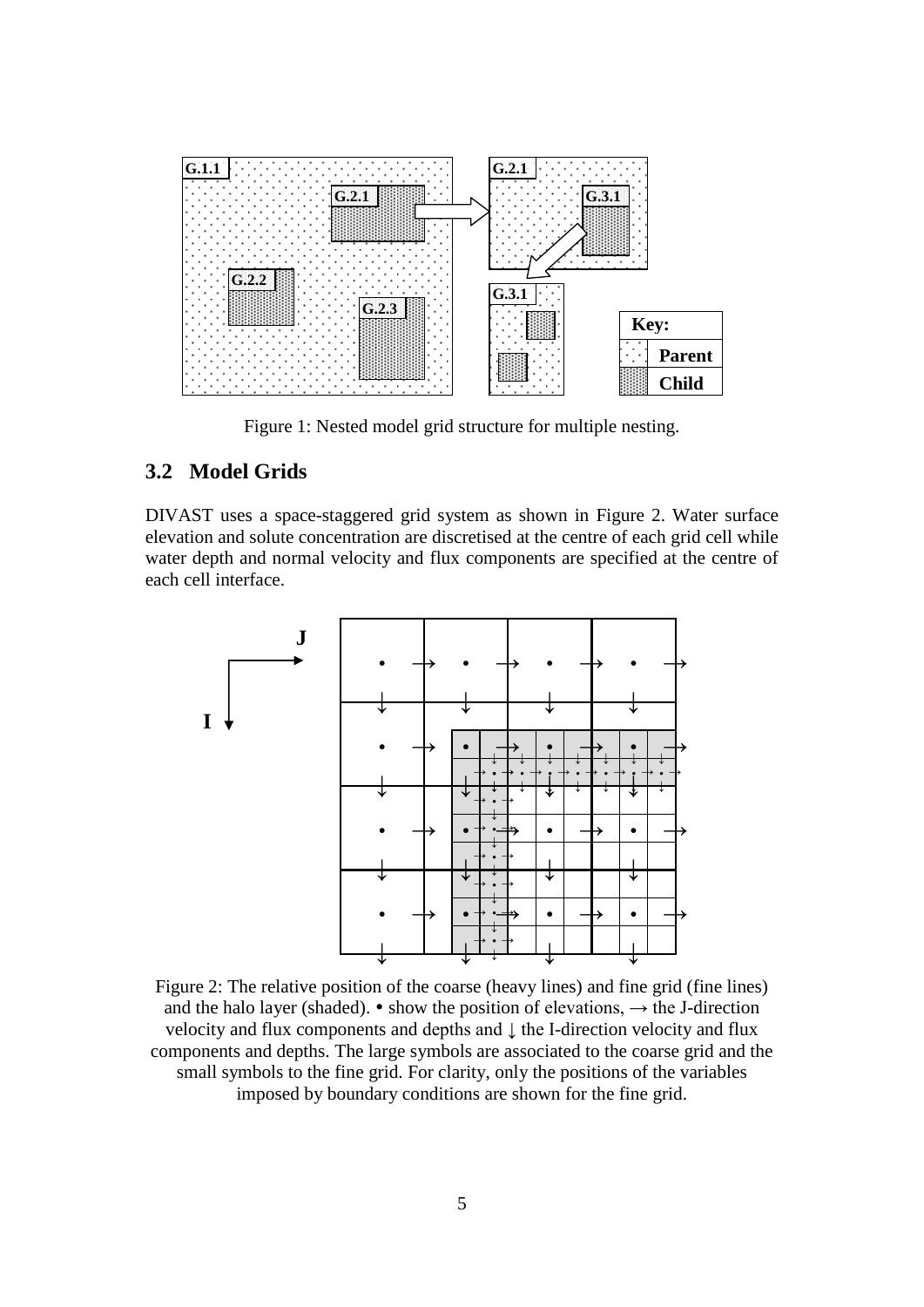The implementation of the nesting procedure in the model allows the specification of any integer grid ratio (*Δxcoarse/Δxfine*). However, an odd grid ratio is preferable as it ensures that each grid value of the overlapping region of a parent grid coincides with a value from its child grid. A schematic of a nested grid using a 3:1 grid ratio is shown in Figure 2.

The interface between a parent and child grid consists of a halo layer, two fine grid cells in width; this constitutes the nested grid boundary. The nested open boundaries are driven by water elevations and current velocities obtained from interpolation of parent grid data. For the inner cells of the halo layer, elevations and velocities (both normal and tangential to the boundary) are required. For the outer cells, tangential velocities alone are required (see Figure 2).

#### **3.3 Adaptive Mesh Scheme**

The adaptive mesh scheme allows for any nested domain to move anywhere within the boundaries of its parent domain. All of the specifics described for the fine grid domains in the previous sections apply also to moving nests. In general, all nests are eligible to be moving nests and the user must specify whether a nested grid is to be static or dynamic. The model provides two methods of facilitating dynamically moving nests during the model simulation: specified and automatic. For a specified move, the timing of a nest move and the extent of the lateral move is defined entirely by the user. For the automatically moving nest, the fine grid is initialized to cover a particular feature, such as a solute plume, and the nest then intelligently moves to maintain the plume within its boundaries according to some predetermined rule. Enabling a nested grid to follow the movement of a feature of interest in such an intelligent manner ensures that the total area of domain where high resolution is required is kept to a minimum, thus optimising the computational cost.

Adaptive meshing is facilitated in the following manner. At the end of a parent grid timestep the model must check if any dynamic child grids require a move. If so the grid is moved to the new location depending on user specifications or a predetermined rule. After a nested domain has moved, the majority of the data in the domain is still valid. The data that is valid is shifted with the domain; the invalid data is discarded. As a result of the move, some of the grid cells in the moving child domain will have no data; these data are obtained from interpolation of the parent grid data. The model then proceeds as normal.

#### **3.4 Nesting Procedure**

Although the model allows multiple levels of nesting, the nesting procedure is explained for clarity in the case of a single moving nest. For multiple nesting, the procedure described holds for every pair of parent and child grids. The procedure is presented in graphical form in Figure 3; it can be summarised as follows: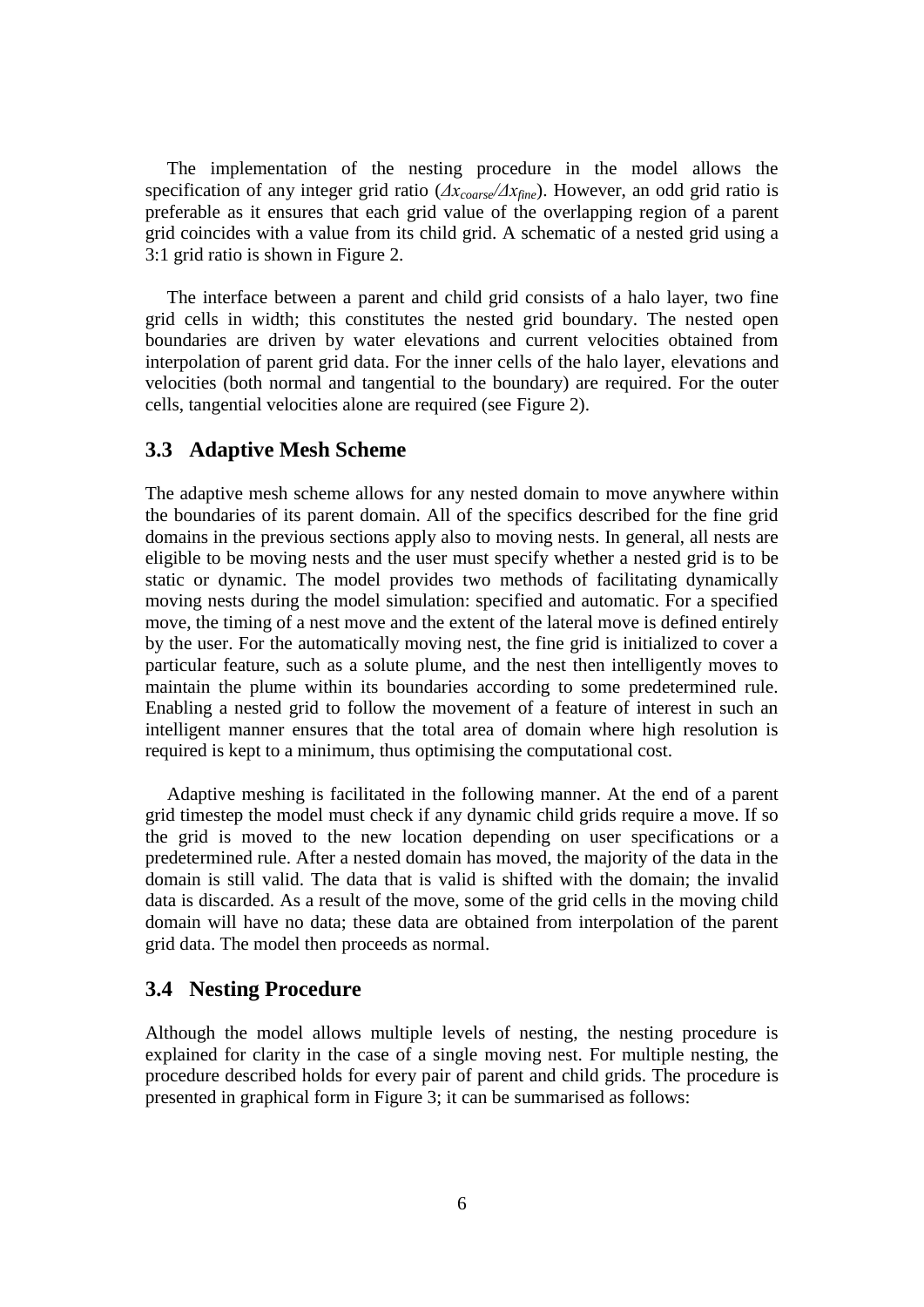- 1. integrate parent grid one timestep (*t+∆tc*)
- 2. interpolate (time-wise) required parent grid data to current timestep of child grid (*t*)
- 3. spatially interpolate child grid open boundary data from parent grid data at current timestep of child grid (*t*)
- 4. integrate child grid one timestep (*t+∆tf*)
- 5. repeat Steps 2  $\rightarrow$  4 to current timestep of parent grid ( $t+\Delta t_c$ )
- 6. check if child grid must be moved
	- if yes: move grid and interpolate from parent to child for missing data
	- if no: proceed to Step 7
- 7. return to Step 1 and continue



Figure 3: The nesting procedure. The subscripts *c* and *f* signify coarse and fine grids. For clarity, the only variable shown is water surface elevation, *ζ*.

The order of time integration within the model can be seen in Figure 3. Time integration proceeds from the outermost parent grid to the innermost child. The integration of a certain parent grid can only proceed when all child grids have been integrated up to the time-level of that grid. It should be noted that DIVAST uses the Alternating Direction Implicit (ADI) solution technique to solve the governing finite difference equations; this requires that each timestep is split into two. This does not affect the order of time integration as each parent grid is integrated by one full timestep before the model proceeds to the child. However, it does affect the temporal interpolation process as each chid grid requires boundary data at each halftimestep. In relation to the interpolation of nested open boundary data, a linear technique is used for temporal interpolation while an inverse distance weighted technique is used for spatial interpolation. Both techniques have been found to give accurate results.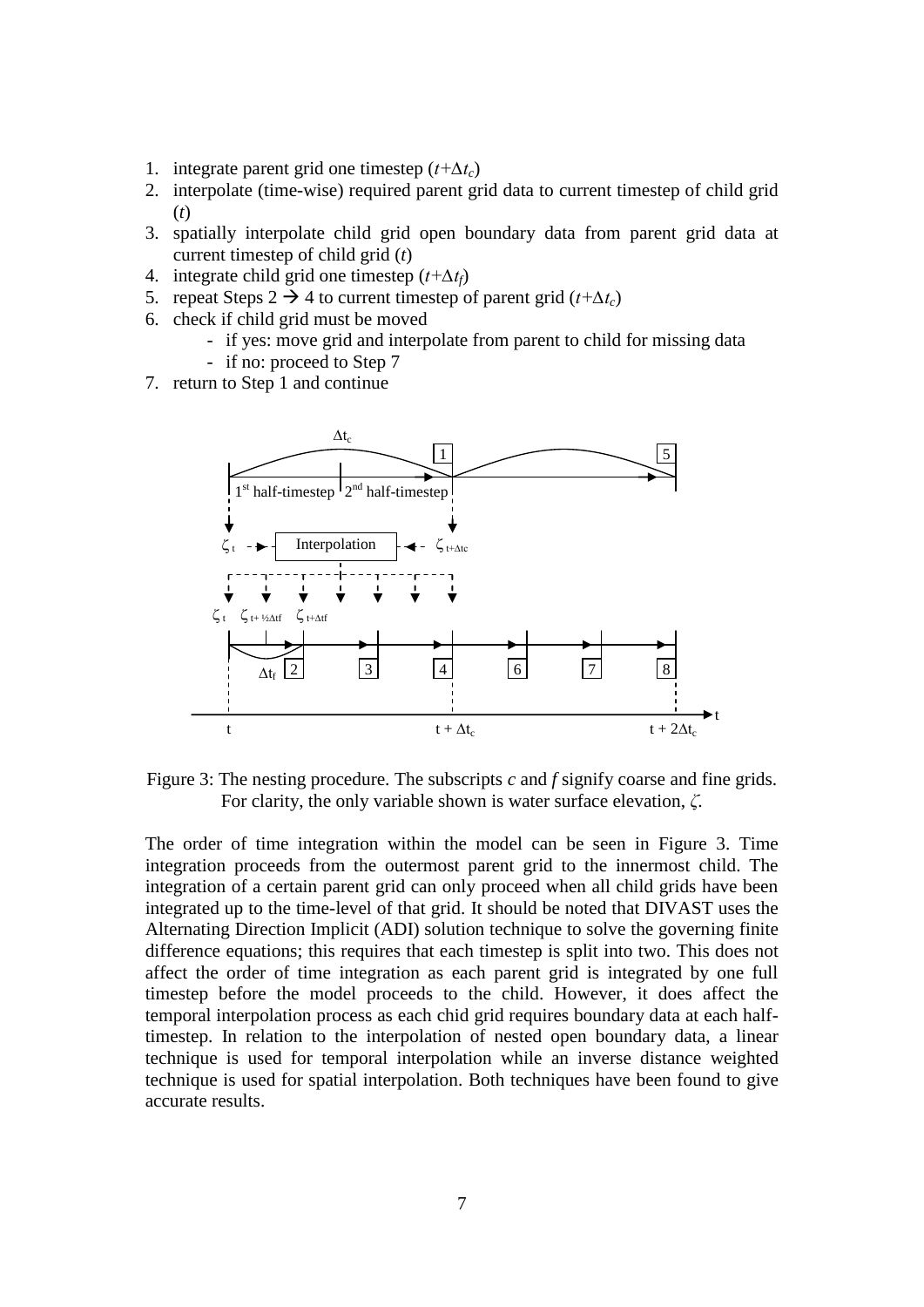### **4 Models**

Three models of Galway Bay were developed: a coarse model, a fine model and a nested model. The extent of the model domain was the same for each model and is shown in Figure 4. For simplicity the nested model had only one level of nesting with a 3:1 grid ratio. The spatial and temporal resolutions were as follows:

- 1. Coarse Model:  $\Delta x = 300$ m,  $\Delta t = 60$ s
- 2. Fine Model:  $\Delta x = 100$ m,  $\Delta t = 20s$
- 3. Nested Model: Parent Grid  $\Delta x = 300$ m,  $\Delta t = 60$ s
	- Child Grid  $\Delta x = 100$ m,  $\Delta t = 20s$

The parent grid in the nested model was a copy of the coarse grid model with the same resolutions and hydrodynamic parameters while the child grid was a copy of the fine grid model.



Figure 4: Galway Bay model domain [all units in metres].

All three models simulated the same discharge scenario where a conservative tracer was discharged from the wastewater treatment plant at Mutton Island (see Figure 4). The discharge began at 12.5hrs (the time of high water) and finished at 12.6hrs. The discharge was specified with a flow rate of  $10m<sup>3</sup>/s$  and a concentration of 50,000mg/l. The model simulation time was 50 hours. Model data was output in two formats, firstly as instantaneous snapshots of the model domain at particular instances in time and secondly as time series at the locations shown in Figure 5.

In the nested model the adaptive mesh moves were user-specified at the beginning of the simulation. The times and extents of the moves were determined from the solute transport results of the fine model so that the nested domain would always enclose the solute plume. The nest was moved twice during the simulation at 18.75hrs and 31.25hrs. The locations of the nested domain during the course of the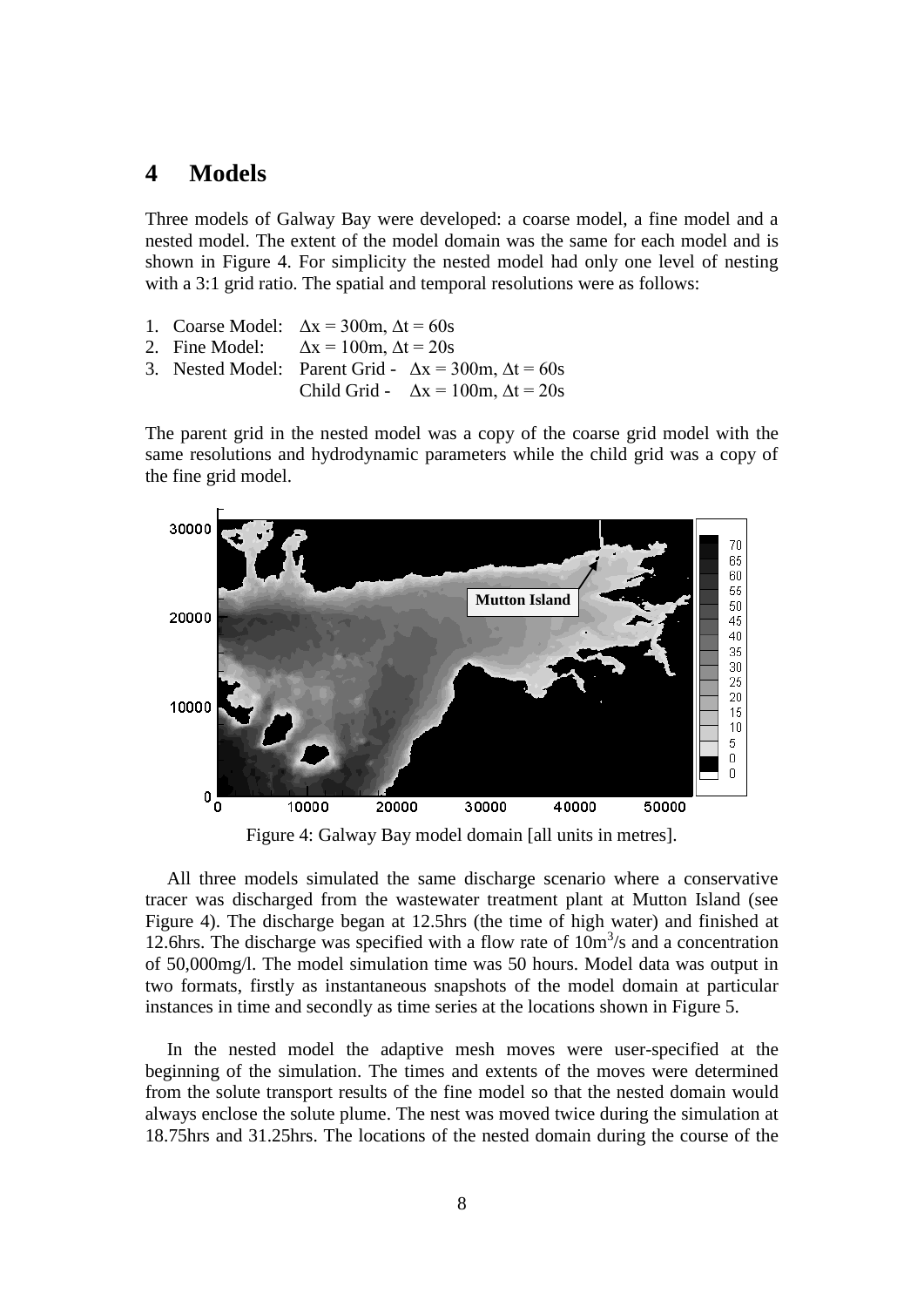simulation are shown in Figure 5. At 18.75hrs the extents of the nest moved from Nest 1 to Nest 2 and at 31.25hrs the extents again moved from Nest 2 to Nest 3.



Figure 5: Inner Galway Bay showing locations of time series and nested domain.

# **5 Model Results**

The fine model was assumed the 'correct solution' against which the other model results were compared. Coarse model results were first compared to the fine model to demonstrate the improvement in accuracy achieved as a result of improved resolution. The nested model results were then compared to the fine model results to determine the accuracy of the adaptive mesh model.

Figure 6 and Figure 7 compare the solute plume computed by the coarse model with that predicted by the fine model at times  $t=43.75$ hrs (low water) and  $t=50$ hrs (high water). It can be seen that the extents of the plumes are quite different with the spread of the tracer in the coarse model much larger on the western side at low water and on the eastern side at high water. Concentrations in the waters surrounding Mutton Island are also higher (by as much as 25%) in the coarse model than in the fine model. The differences observed in the plumes are due to differences in advection between the models as a result of the more accurate calculation of hydrodynamic activity by the fine model (see Nash and Hartnett [5]). The differences may be observed more readily by comparing solute concentration time series from the coarse and fine models. Figure 8 shows comparisons at Points E and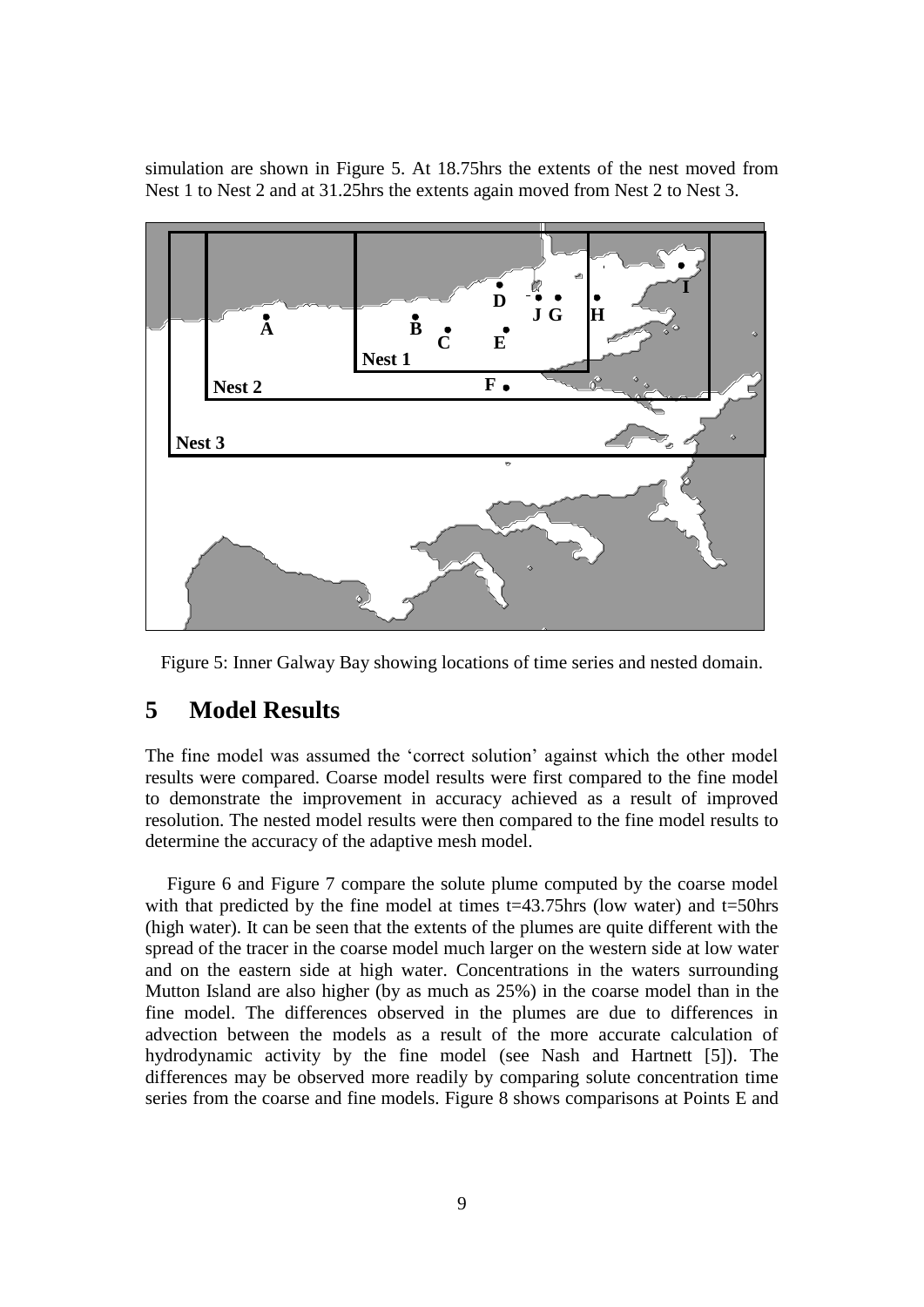H. The coarse model concentrations are substantially different to the fine model concentrations at both locations.



Figure 6: Solute plumes at time  $t = 43.75$ hrs, low water.



Figure 7: Solute plumes at time  $t = 50$ hrs, high water.



Figure 8: Comparison of tracer concentrations between coarse and fine models.

The accuracy of the adaptive mesh model was determined by comparing its results with those from the fine model; an accurate nested model should yield similar results to the fine resolution model. Figure 9 and Figure 10 compare the solute plume computed by the nested model with that predicted by the fine model at times t=43.75hrs (low water) and t=50hrs (high water). The plumes computed by the nested model can be seen to be almost identical to those of the fine model. Figure 11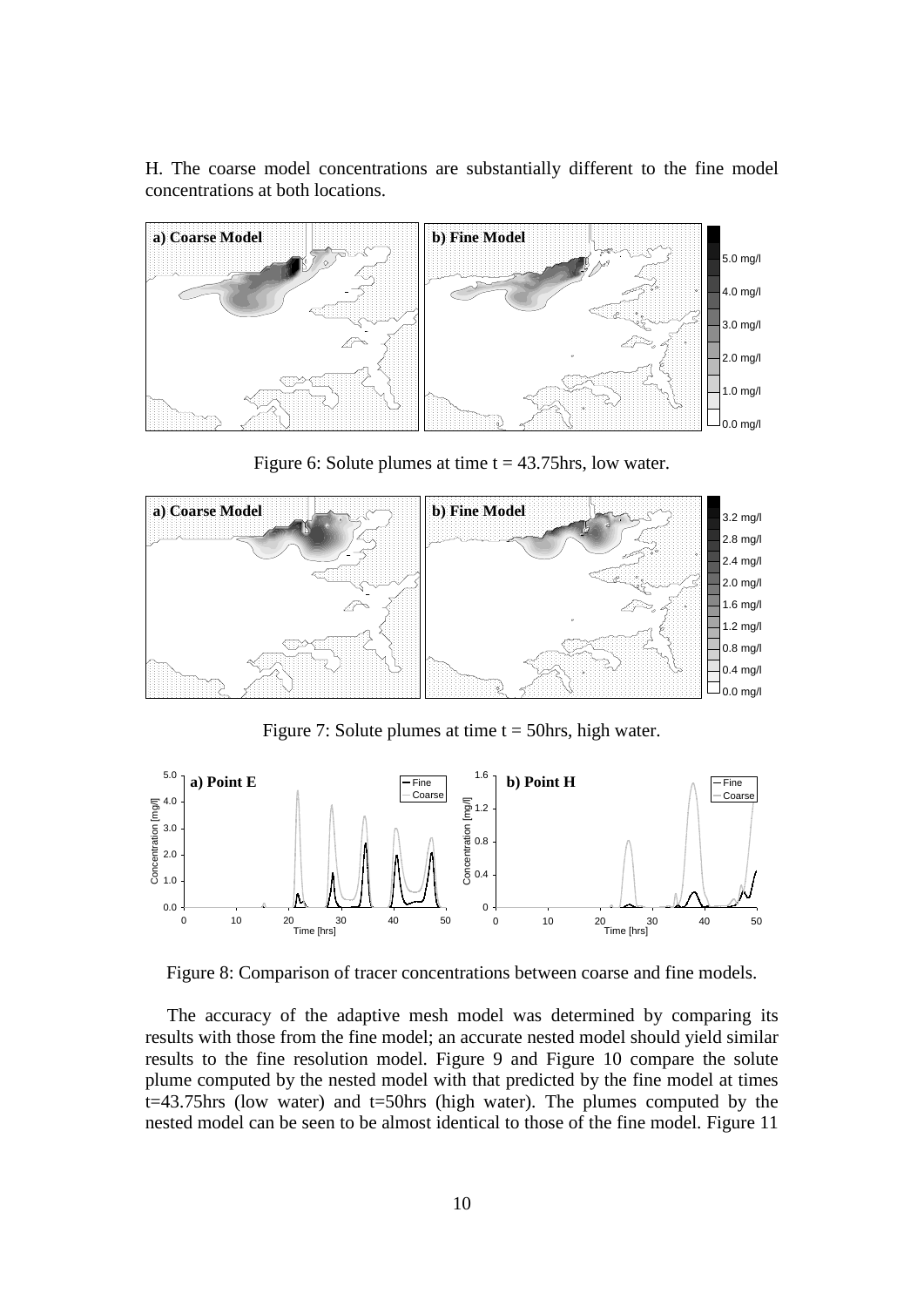compares the tracer concentrations predicted by both models at Points E and H. The nested model time series are for the most part coincidental with their fine model counterparts. Similar levels of accuracy were found at all of the other time series locations. The results indicate that the solute transport predictions of the adaptive mesh model are much improved on the coarse model and are almost as accurate as the fine model. The nested model is therefore well-behaved and accurate.



Figure 9: Solute plumes at time  $t = 43.75$ hrs, low water.



Figure 10: Solute plumes at time  $t = 50$ hrs, high water.



Figure 11: Comparison of tracer concentrations between nested and fine models.